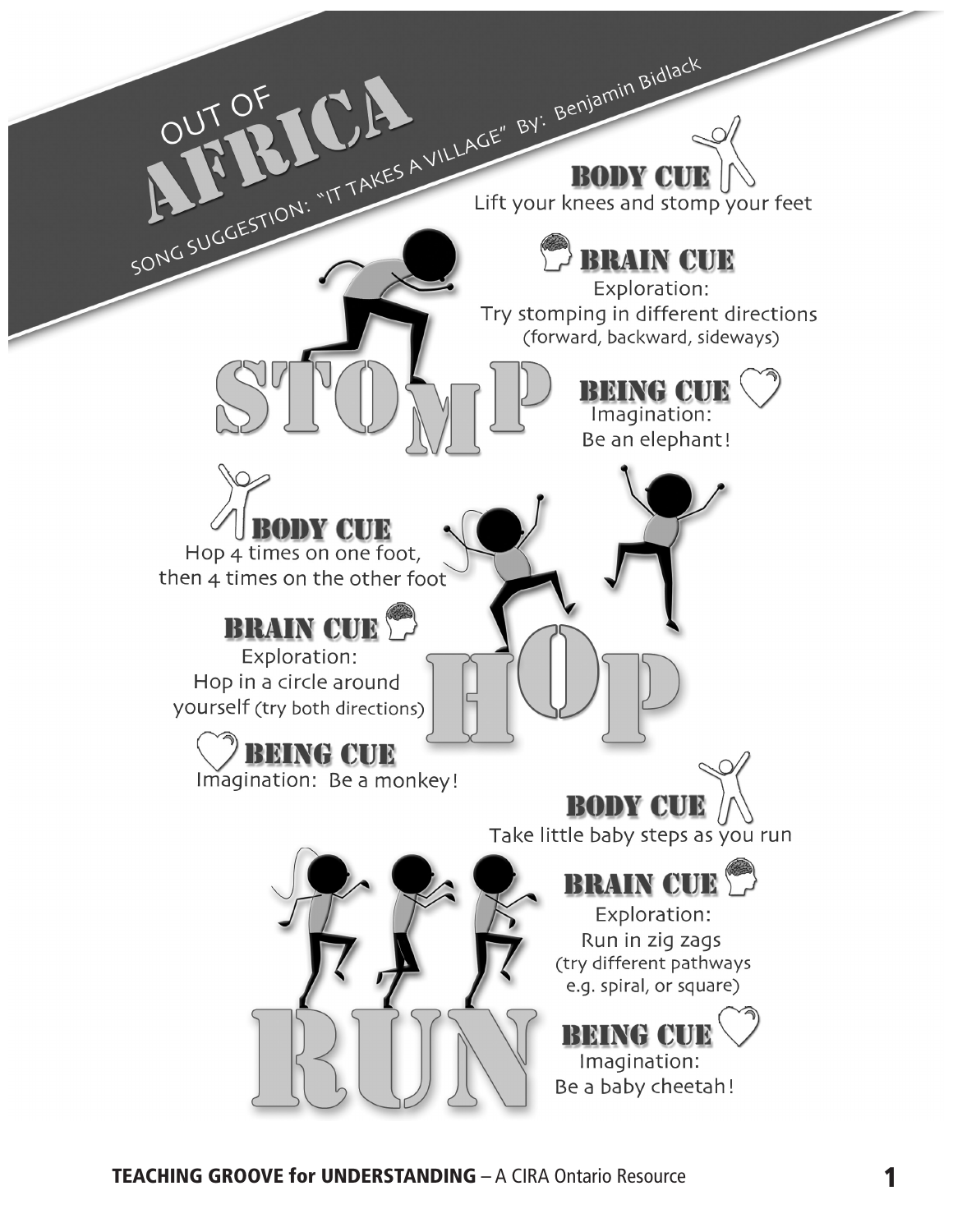### STOMP – ELEPHANT ESCAPE

**Game Objective**: To escape from the zoo and evade capture by the zoo wardens.

**Skills and Concepts**: Stomping, dodging, and evading

### **Equipment**: Flag football belts, flags, or scarves

**Set Up** – This is an end-to-end tag game. All of the players (elephants) need flags or scarves for tails. They all start at one end of the gym or playing area. The zoo warden (one to start with) starts on a line behind the elephants.

### **Instructions:**

- 1. On the signal, the elephants stomp from one end of the area to the other.
- 2. The zoo warden tries to capture as many elephants as possible by pulling off their tails.
- 3. When an elephant is captured, that elephant becomes a zoo warden.
- 4. With each round, there will be fewer and fewer elephants.
- 5. Try to make sure that the elephants are stomping across the area and not just running.

- ? Did you do anything special to avoid being captured?
- ? Was it difficult to remember to stomp?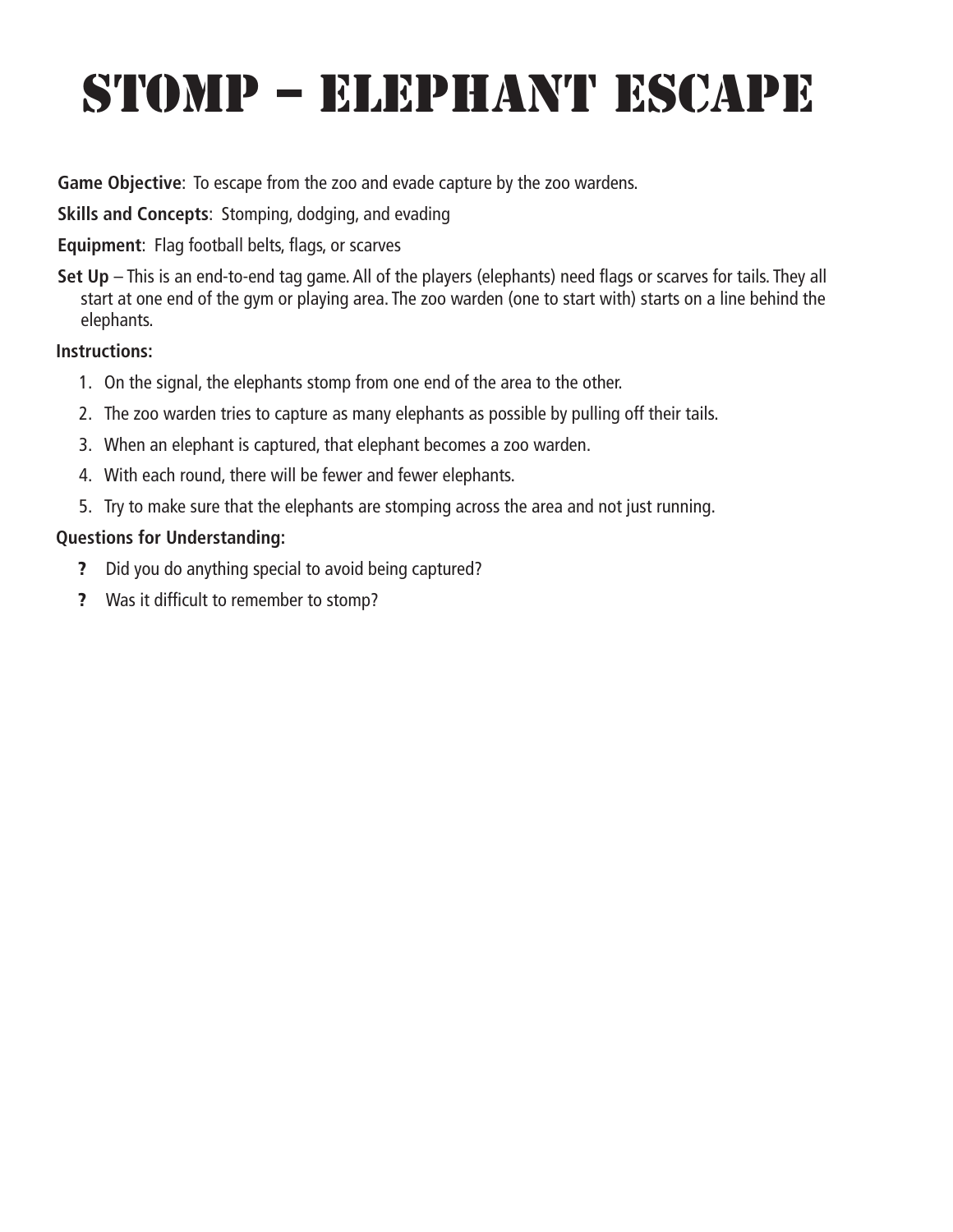### STOMP – ELEPHANT HERD

- **Game Objective**: To repeatedly stomp, in small and large groups, to the end of the gym and back, while avoiding other teams (herds).
- **Skills and Concepts**: Stomping, cooperation, teamwork, spatial awareness, and fair play

**Equipment**: One hula hoop per team (herd) and a start line/end line (or markers)

**Set Up** – Equal groups of four or five players (elephants) line up one behind the other at one end of the gym. Number the elephants in order, from one to four (or five). The first elephant in each group holds a hula hoop.

#### **Instructions:**

- 1. On the signal, the first "elephant" in line stomps to the end of the gym, places one foot over the end line and stomps back to his "herd."
- 2. Without letting go of the hoop, Elephant #1 picks up #2, and together they stomp to the end line, where one elephant must step over the line, turn around and come back to the start line. (Again, to be fair, one elephant must step over the start line to avoid the next elephant from coming out to meet the herd.)
- 3. Now #1, #2, and #3 must stomp to the end line and back.
	- When all players have stomped to the end and back as a herd, #1 "drops off" and sits down at the start line.
	- #2, #3, #4, and #5 stomp to the end and back and then #2 drops off.
	- #3, #4, and #5 stomp to the end, and the process continues until #5 stomps alone.
	- When #5 returns, she places the hoop in front of her herd, which is all sitting down in a row, and she sits at the back of her line.
	- The first herd of elephants who followed all of the rules, and is quietly seated, is declared the winning herd.

- ? What challenges did you face in this activity?
- ? How did you have to cooperate and use teamwork during this Elephant Herd?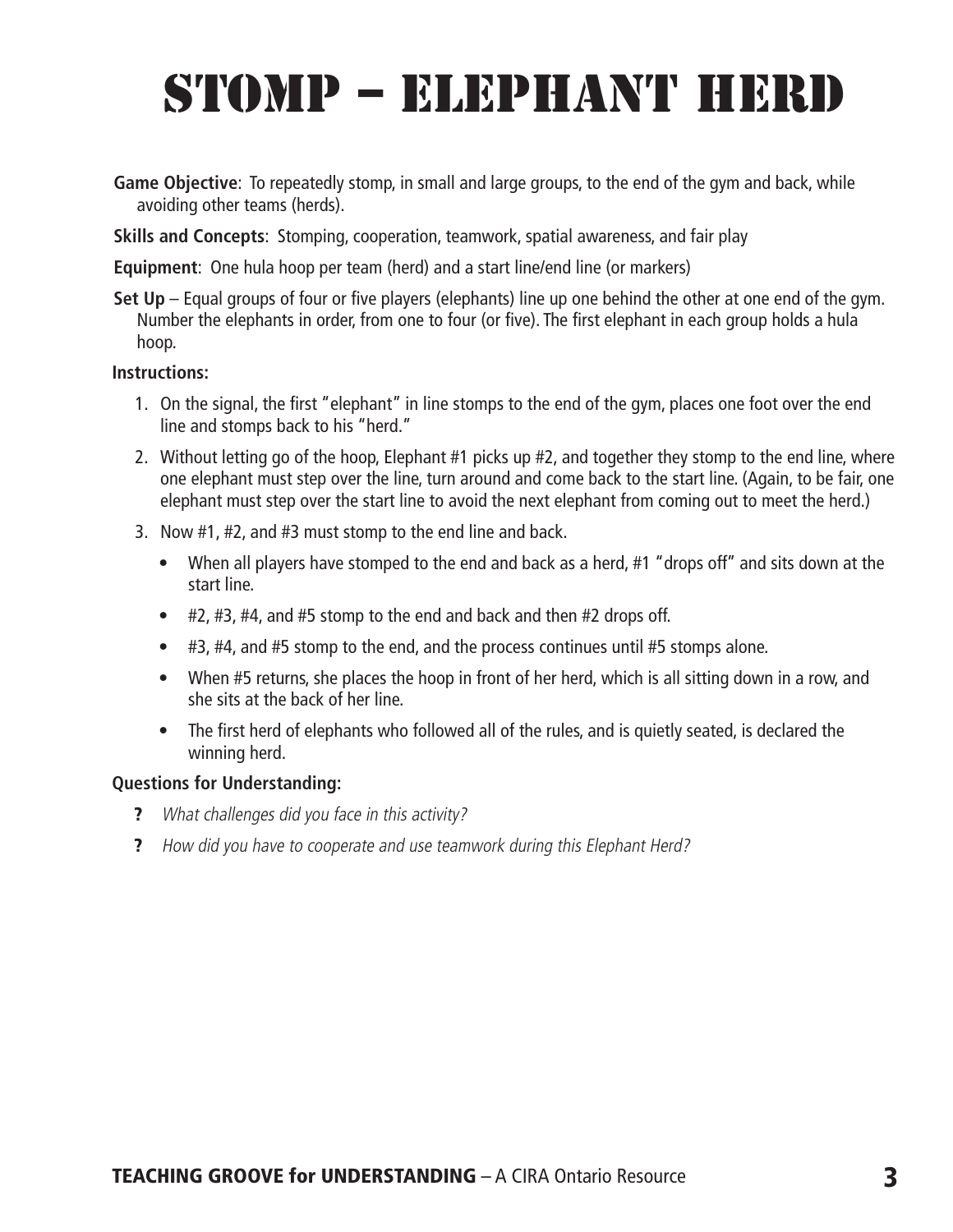# HOP – ON SAFARI

**Game Objective**: To hop around the jungle without touching a snake or falling off a stone.

**Skills and Concepts**: Hopping and using arms to help maintain balance

**Equipment**: Skipping ropes, balance beams, hoops, stones, and poly spots or balance hills

**Set Up**: Create multiple courses for players to navigate with ropes, stones, and beams to go across.

### **Instructions**

- 1. Set the scene for the players: "You are on Safari in Africa. It is very dangerous. There are lots of poisonous snakes slithering around and others swimming in the rivers. Don't touch a snake and don't fall into the river."
- 2. The players move around the course under normal circumstances when suddenly the leader announces, "You've been bitten! You can only hop around on one leg!" (They don't have to hop on the balance beams!)
- 3. If a player touches a skipping rope, he must fall to the ground and wait for a friend to hop over and help him up.
- 4. Then he must hop over to the leader and perform an assigned fitness activity to get back into the game (e.g., five jumping jacks or five squats).
- 5. Players that hop onto a stone (e.g., hoop or poly spot) must stay still for five seconds without losing balance and falling into the river where the animals can get them.
- 6. If a player falls into the river, she must wait for a friend to help her up and then she must hop over to the leader and perform an assigned fitness activity to get back into the game.

### **Variation:**

• Instead of allowing just anyone to rescue an injured adventurer, designate a player or two to be rescue workers to help out the other players.

- ? What did you do to maintain your balance when you were on a stone?
- ? Is it easier to hop over the snakes or hop onto the stones?

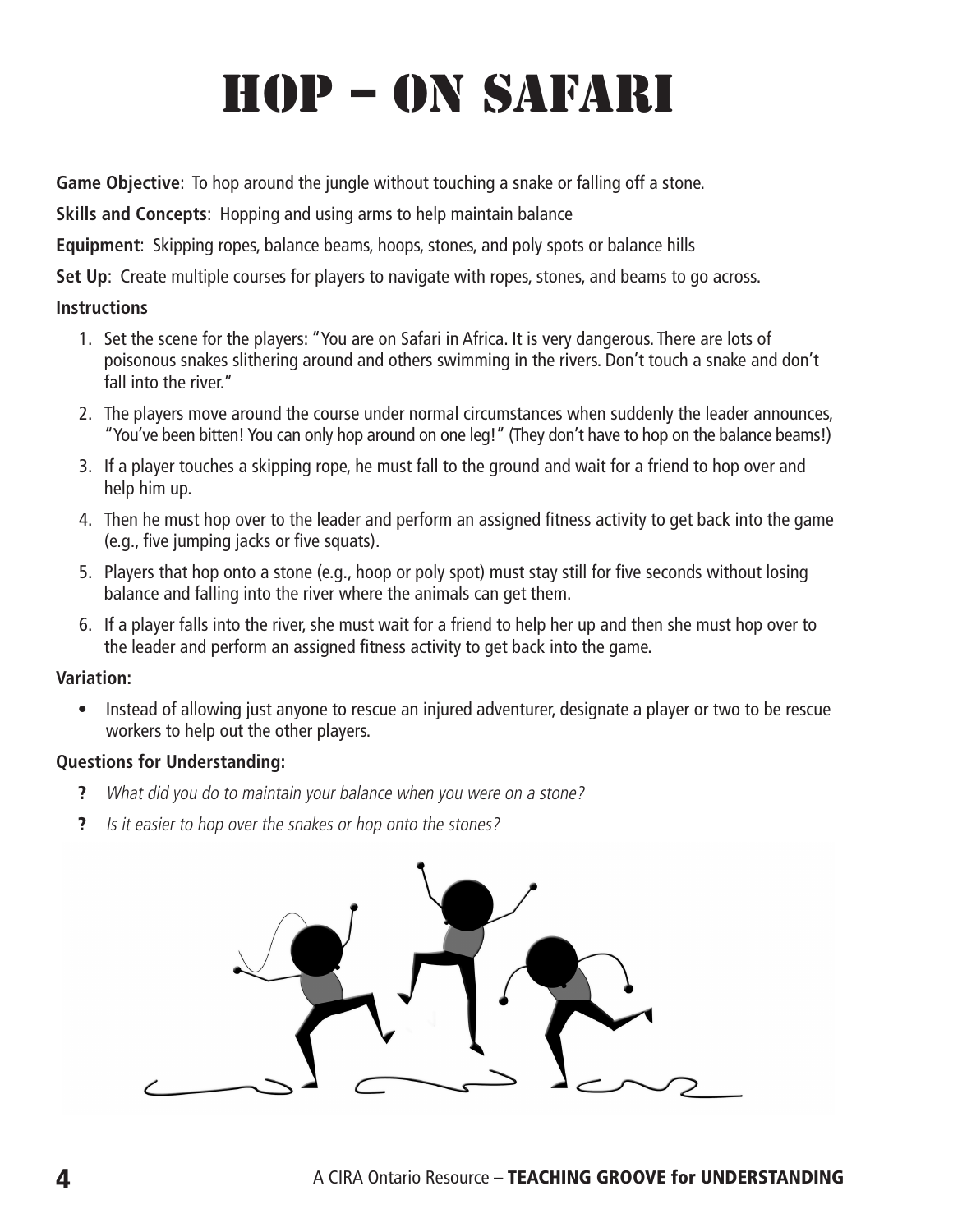# HOP – MONKEYING AROUND

**Game Objective**: To avoid getting put in the zoo and to free other monkeys who have been caged.

**Skills and Concepts**: Running, dodging, hopping, and cooperating

**Equipment**: Hula hoops and pool noodles

**Set Up** – Select four or five players to be Zookeepers. They each carry a pool noodle for tagging.

### **Instructions:**

- 1. On the signal to start, Zookeepers use a pool noodle to try to tag the other players (wild monkeys).
- 2. When tagged, the monkeys have to go into a cage (hula hoop) and hop around scratching under their arms. (Sound effects are optional.)
- 3. To be freed, another monkey has to hop all around the hoop on one foot, then around the other way, hopping on the other foot. (Monkeys may not be tagged while they are freeing a caged monkey.)
- 4. When the monkey has hopped all around the hoop in both directions, she may free the caged monkey by lifting the cage over the monkey's head and setting it down on the ground.
- 5. Change Zookeepers often.

- ? What strategies did you use to avoid getting tagged?
- ? How did you decide whether to free a monkey or get away from the Zookeepers?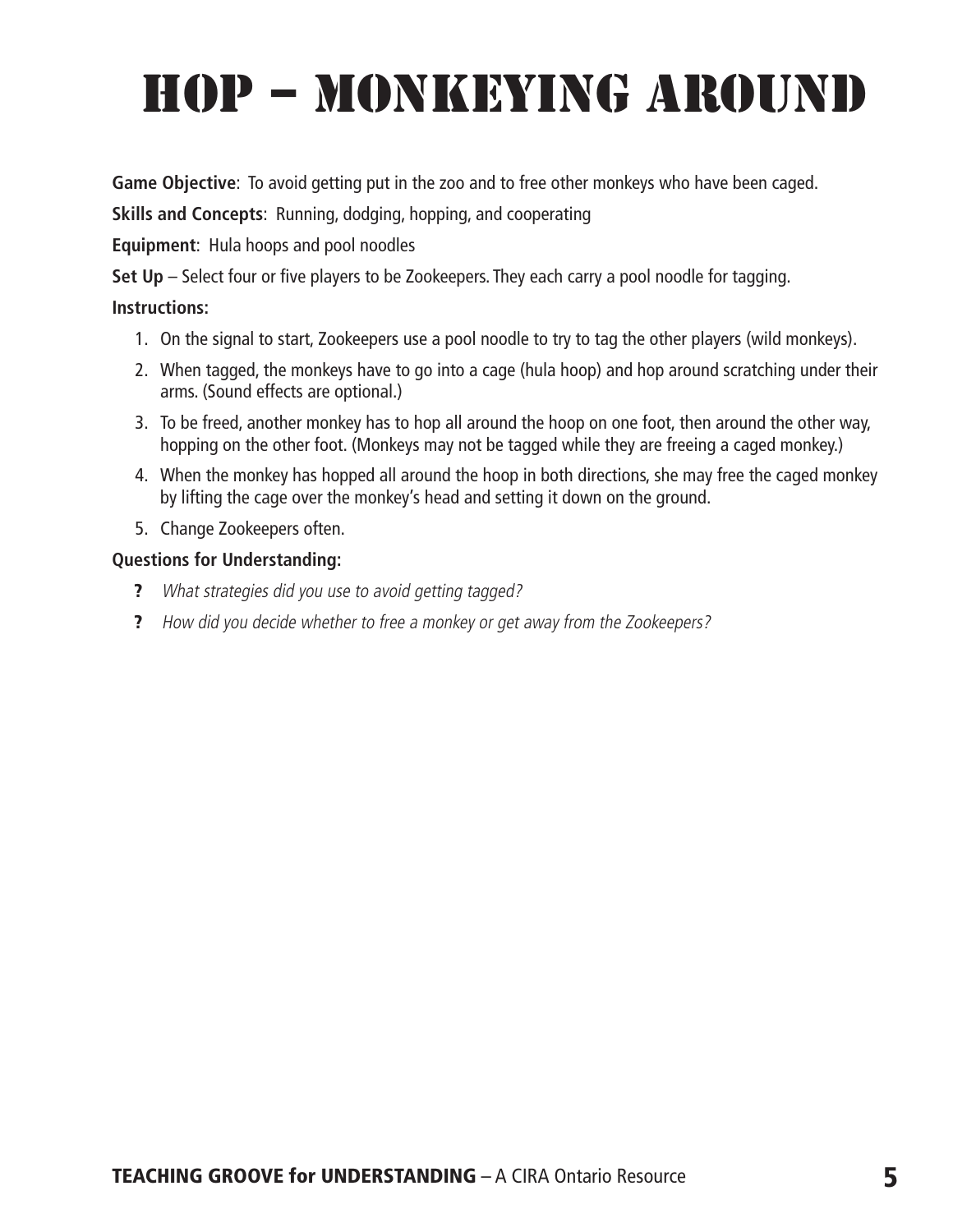### RUN – AFRICAN ANIMAL **ATTACK**

**Game Objective**: To tag, or avoid getting tagged by, the other animals.

**Skills and Concepts**: Running and dodging

**Equipment**: One bean bag per player in three different colours (blue, red, and green), evenly distributed amongst the players

**Set Up**: Players each begin with a bean bag and find a space by themselves in the gym.

**Instructions:**

- 1. The players represent different African animals, depending on the colour of bean bag they are holding (e.g., Red Rhinos, Blue Baboons, Green Gazelles).
- 2. The animals run around the gym. The leader calls out one of the colours to be IT (e.g., "Green Gazelles are IT!")
- 3. The Green Gazelles have to try to gently tag all the Red Rhinos and Blue Baboons as quickly as possible.
- 4. Tagged animals have to sit down until the leader calls out a new animal (e.g., "Everybody up…Red Rhinos are IT!").

### **Variations:**

- The leader can time how long it takes each group to tag all the other animals.
- Alternatively, the leader doesn't have to wait for all animals to be tagged. If the tagged animals have been sitting too long, he may get everyone back into the game and start the next round.

- ? What strategies did you use to avoid being tagged?
- ? What strategies did you use to tag other animals when you were it?